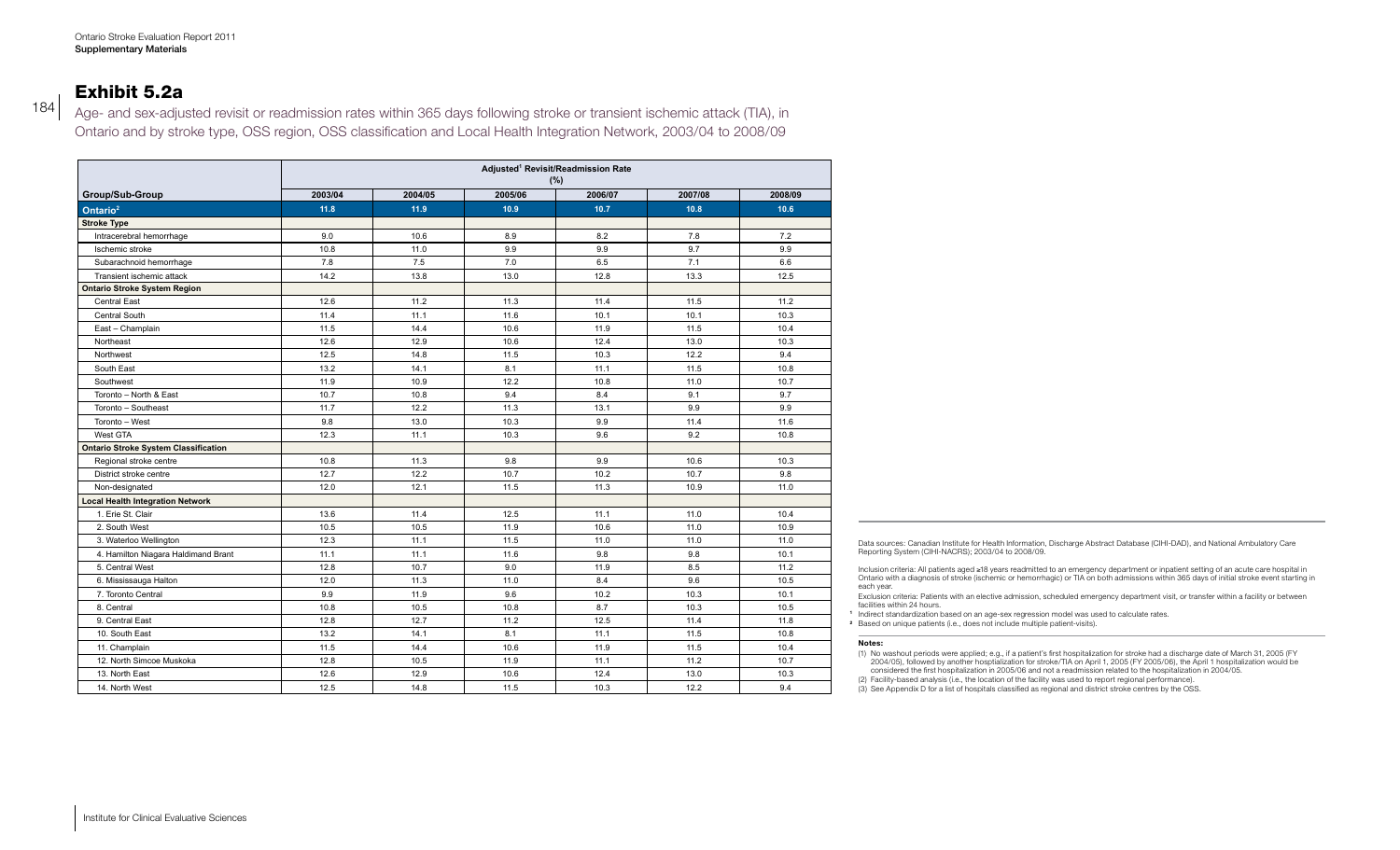## Exhibit 5.3a

Age- and sex-adjusted all-cause readmission rates within 30 days following stroke or transient ischemic attack (TIA), in Ontario and by facility, 2003/04 to 2008/09

|                        |                                            |                                         |                                        | Adjusted <sup>1</sup> Mortality Rate<br>(%) |                             |                          |                          |                  |                  |
|------------------------|--------------------------------------------|-----------------------------------------|----------------------------------------|---------------------------------------------|-----------------------------|--------------------------|--------------------------|------------------|------------------|
| Group/Sub-Group        |                                            |                                         |                                        | 2003/04                                     | 2004/05                     | 2005/06                  | 2006/07                  | 2007/08          | 2008/09          |
| Ontario <sup>2</sup>   |                                            |                                         |                                        | 8.8                                         | 8.8                         | 8.6                      | 8.3                      | 8.3              | 8.3              |
| <b>Institution No.</b> | <b>Institution Name</b>                    | <b>Local Health Integration Network</b> | <b>Ontario Stroke System</b><br>Region |                                             |                             |                          |                          |                  |                  |
| 1067                   | Leamington District Memorial Hospital      | Erie St. Clair                          | South West                             | 9.1                                         | 9.2                         | 8.9                      | 8.4                      | 5.8              | 6.4              |
| 1079                   | Windsor Regional Hospital (Metropolitan)   | Erie St. Clair                          | South West                             | 10.9                                        | 10.1                        | 8.4                      | 9.7                      | 11.5             | 8.6              |
| 1223                   | Public General Hospital Society of Chatham | Erie St. Clair                          | South West                             | 7.4                                         | 9.7                         | 9.2                      | 4.3                      | 6.0              | 9.6              |
| 1239                   | Sydenham District Hospital                 | Erie St. Clair                          | South West                             | 10.3                                        | 8.0                         | 8.8                      | 5.3                      | 16.5             | 14.8             |
| 3707                   | Hotel-Dieu Grace Hospital (St. Joseph's)   | Erie St. Clair                          | South West                             | 9.6                                         | 10.3                        | 12.0                     | 10.1                     | 9.8              | 11.1             |
| 4415                   | Bluewater Health (Sarnia General)          | Erie St. Clair                          | South West                             | 9.7                                         | 7.1                         | 9.6                      | 7.0                      | 8.6              | 8.1              |
| 4418                   | Bluewater Health (Petrolia)                | Erie St. Clair                          | South West                             | 12.2                                        | $\mathcal{L}_{\mathcal{A}}$ | 13.3                     | 2.8                      | 5.8              | 4.8              |
| 1030                   | Grey Bruce Health Services (Lion's Head)   | South West                              | South West                             | ٠                                           | $\sim$                      | 16.9                     | 19.0                     | 7.6              | 8.1              |
| 1059                   | St. Thomas-Elgin General Hospital          | South West                              | South West                             | 9.8                                         | 4.5                         | 4.5                      | 9.2                      | 8.3              | 7.5              |
| 1124                   | Hanover & District Hospital                | South West                              | South West                             | 11.9                                        | 5.3                         | 9.2                      | 19.7                     | 5.6              | 12.8             |
| 1199                   | <b>Clinton Public Hospital</b>             | South West                              | South West                             | 6.1                                         | 7.6                         | 3.8                      | 10.9                     | 24.8             |                  |
| 1203                   | South Huron Hospital                       | South West                              | South West                             | 10.8                                        | 2.6                         | 14.9                     | 2.9                      | 13.2             | 10.2             |
| 1206                   | Alexandra Marine & General Hospital        | South West                              | South West                             | 15.3                                        | 3.2                         | 8.7                      | 7.0                      | 4.6              | 9.5              |
| 1213                   | Seaforth Community Hospital                | South West                              | South West                             | 3.9                                         | 7.8                         | 4.3                      | 10.2                     | 6.0              | 4.1              |
| 1217                   | Wingham & District Hospital                | South West                              | South West                             | 2.9                                         | 9.7                         | 3.1                      | 13.0                     | 23.7             | $\overline{3.9}$ |
| 1497                   | St. Joseph's Health Care, London           | South West                              | South West                             | 3.2                                         | 10.9                        | 9.9                      | $\overline{\phantom{a}}$ | 3.4              | 5.6              |
| 1507                   | Four Counties Health Services Corp         | South West                              | South West                             | 9.6                                         | 15.7                        | $\overline{3.6}$         | 5.2                      |                  | 5.5              |
| 1515                   | Strathroy Middlesex General Hospital       | South West                              | South West                             | 12.7                                        | 6.9                         | 16.1                     | 4.1                      | 7.7              | 9.9              |
| 1696                   | Alexandra Hospital                         | South West                              | South West                             | 10.2                                        | 9.4                         | 10.2                     | 7.5                      | 4.4              | 7.4              |
| 1709                   | Tillsonburg District Memorial Hospital     | South West                              | South West                             | 9.9                                         | 4.2                         | 7.3                      | 10.4                     | 9.2              | 8.2              |
| 1716                   | Woodstock General Hospital                 | South West                              | South West                             | 7.8                                         | 6.7                         | 6.2                      | 3.0                      | 9.9              | 5.5              |
| 1740                   | Listowel Memorial Hospital                 | South West                              | South West                             | 4.2                                         | 4.6                         | $\overline{\phantom{a}}$ | 2.3                      | 9.4              | 3.0              |
| 1748                   | St. Mary's Memorial Hospital               | South West                              | South West                             | $\overline{\phantom{a}}$                    | 6.6                         | 2.9                      | 14.7                     | 3.5              | 7.9              |
| 1754                   | <b>Stratford General Hospital</b>          | South West                              | South West                             | 4.3                                         | 7.1                         | 7.5                      | 3.9                      | 7.2              | 7.2              |
| 3850                   | London Health Sciences Ctr (University)    | South West                              | South West                             | 8.7                                         | 8.1                         | 7.5                      | 6.5                      | 7.1              | 7.4              |
| 3907                   | South Bruce Grey Health Ctr (Kincardine)   | South West                              | South West                             | 11.4                                        | 8.6                         | 9.4                      | 24.8                     | 5.9              | 15.5             |
| 3944                   | Grey Bruce Health Services (Owen Sound)    | South West                              | South West                             | 9.3                                         | 8.7                         | 13.2                     | 7.8                      | 12.0             | 6.3              |
| 4025                   | Grey Bruce Health Services (Markdale)      | South West                              | South West                             | 9.7                                         | 8.3                         | 14.2                     | 10.6                     | 6.7              | 16.3             |
| 4027                   | Grey Bruce Health Services (Meaford)       | South West                              | South West                             | 13.5                                        | 14.6                        | 5.4                      | 5.3                      | $\overline{3.6}$ | 14.8             |
| 4030                   | Grey Bruce Health Services (Southampton)   | South West                              | South West                             | 8.6                                         | 9.7                         | 16.3                     | 2.9                      | 4.1              | 19.9             |
| 4033                   | Grey Bruce Health Services (Wiarton)       | South West                              | South West                             | 13.1                                        | 12.6                        | 11.2                     | 3.3                      | $\sim$           | 4.1              |
| 4036                   | South Bruce Grey Health Centre (Durham)    | South West                              | South West                             | 9.9                                         | 9.5                         | 13.8                     | 10.8                     | $\sim$           | 7.5              |
| 4039                   | South Bruce Grey Health Centre (Walkerton) | South West                              | South West                             | 12.2                                        | 7.1                         | 10.8                     | 12.3                     | 9.9              | 9.6              |
| 4042                   | South Bruce Grey Health Centre (Chesley)   | South West                              | South West                             | 21.0                                        | 14.2                        | 22.5                     | 13.6                     | 10.8             | 5.1              |
| 4379                   | Grey Bruce Health Services (Tobermory)     | South West                              | South West                             |                                             |                             |                          |                          |                  |                  |
| 1905                   | Cambridge Memorial Hospital                | Waterloo Wellington                     | Central South                          | 7.5                                         | 7.9                         | 10.1                     | 9.0                      | 9.5              | 8.9              |
| 1921                   | St. Mary's General Hospital                | Waterloo Wellington                     | Central South                          | 6.8                                         | 6.1                         | 6.0                      | 5.8                      | 9.5              | 4.8              |
| 1936                   | Groves Memorial Community Hospital         | Waterloo Wellington                     | Central South                          | 8.1                                         | 5.3                         | 5.7                      | 12.7                     | 9.1              | 9.6              |
| 1946                   | Guelph General Hospital                    | Waterloo Wellington                     | Central South                          | 4.7                                         | 4.5                         | 10.8                     | 6.0                      | 8.6              | 8.4              |
| 3734                   | Grand River Hospital Corp (Waterloo)       | Waterloo Wellington                     | Central South                          | 6.1                                         | 9.8                         | 8.1                      | 8.1                      | 7.4              | 6.3              |
| 4323                   | North Wellington Hlth Care (Mount Forest)  | Waterloo Wellington                     | Central South                          | 7.9                                         | 15.1                        | 13.8                     | 14.8                     | 12.3             | 12.0             |
| 4326                   | North Wellington Hlth Care (Palmerston)    | Waterloo Wellington                     | Central South                          | 23.6                                        | 19.0                        | 15.1                     | 4.2                      | 13.1             | 5.9              |
| 1146                   | <b>Haldimand War Memorial Hospital</b>     | Hamilton Niagara Haldimand Brant        | Central South                          | 15.0                                        | 10.2                        |                          | 8.9                      | 10.4             | 18.7             |
| 1149                   | West Haldimand General Hospital            | Hamilton Niagara Haldimand Brant        | Central South                          | 8.6                                         | 12.3                        | 7.3                      | 4.0                      | 7.2              | 11.5             |
| 1160                   | Joseph Brant Memorial Hospital             | Hamilton Niagara Haldimand Brant        | Central South                          | 7.3                                         | 8.3                         | 5.6                      | 6.1                      | 9.2              | 9.8              |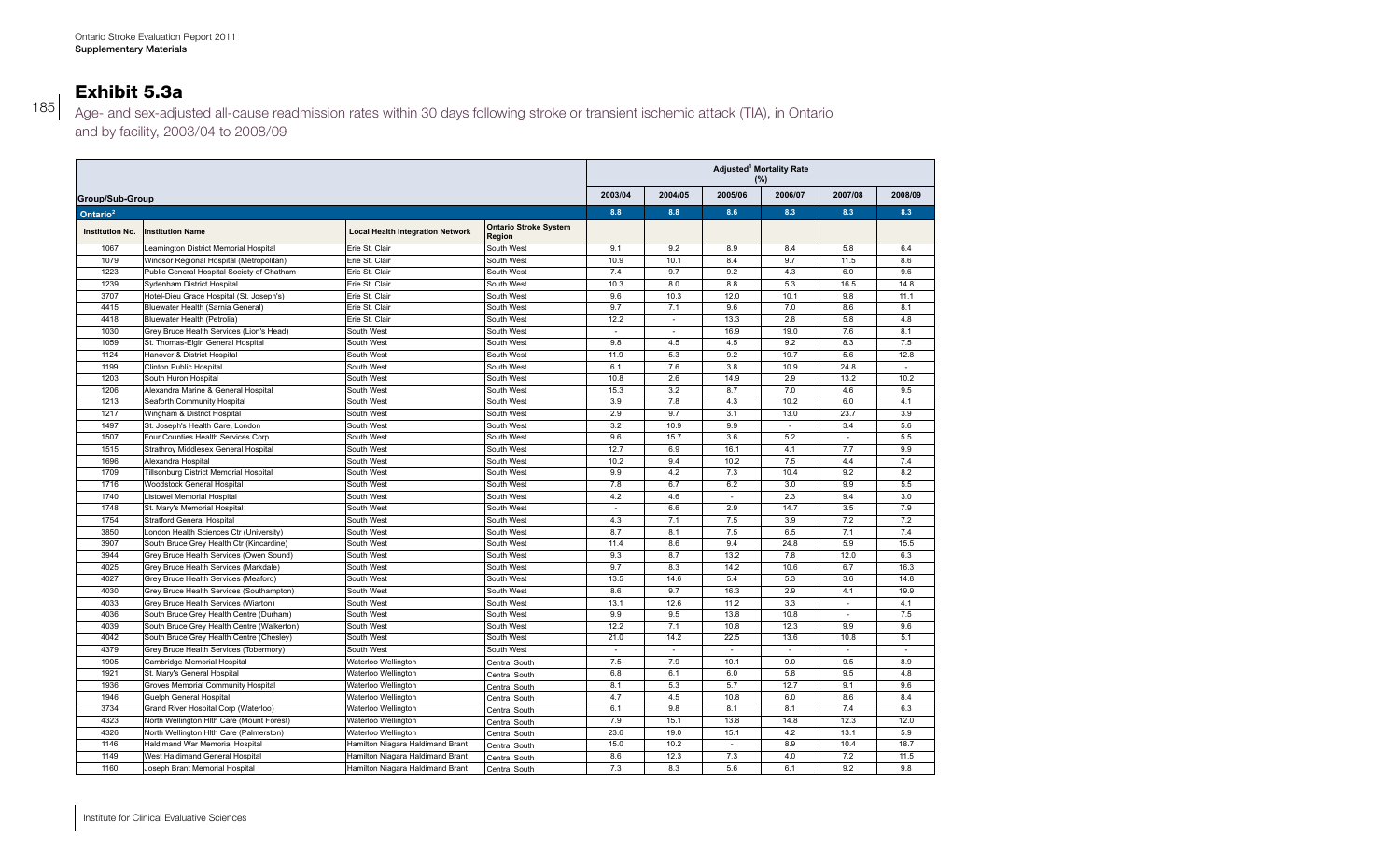#### Exhibit 5.3a (continued) 4036 South Bruce Grey Health Centre (Durham) South West South West 9.9 9.5 13.8 10.8 - 7.5 South Bruce Grey Health Centre (Walkerton) South West South West 12.2 7.1 10.8 12.3 9.9 9.6

|                                         | Ontario Stroke Evaluation Report 2011                                                                                            |                                                                      |                                            |                                 |                          |                                  |                                      |                                 |                                 |
|-----------------------------------------|----------------------------------------------------------------------------------------------------------------------------------|----------------------------------------------------------------------|--------------------------------------------|---------------------------------|--------------------------|----------------------------------|--------------------------------------|---------------------------------|---------------------------------|
| <b>Supplementary Materials</b>          |                                                                                                                                  |                                                                      |                                            |                                 |                          |                                  |                                      |                                 |                                 |
|                                         |                                                                                                                                  |                                                                      |                                            |                                 |                          |                                  |                                      |                                 |                                 |
|                                         | <b>Exhibit 5.3a (continued)</b>                                                                                                  |                                                                      |                                            |                                 |                          |                                  |                                      |                                 |                                 |
|                                         | Age- and sex-adjusted all-cause readmission rates within 30 days following stroke or transient ischemic attack (TIA), in Ontario |                                                                      |                                            |                                 |                          |                                  |                                      |                                 |                                 |
|                                         | and by facility, 2003/04 to 2008/09                                                                                              |                                                                      |                                            |                                 |                          |                                  |                                      |                                 |                                 |
|                                         |                                                                                                                                  |                                                                      |                                            |                                 |                          |                                  | Adjusted <sup>1</sup> Mortality Rate |                                 |                                 |
|                                         |                                                                                                                                  |                                                                      |                                            | 2003/04                         | 2004/05                  | 2005/06                          | $(\%)$<br>2006/07                    | 2007/08                         | 2008/09                         |
| Group/Sub-Group<br>Ontario <sup>2</sup> |                                                                                                                                  |                                                                      |                                            | 8.8                             | 8.8                      | 8.6                              | 8.3                                  | 8.3                             | 8.3                             |
| <b>Institution No.</b>                  | <b>Institution Name</b>                                                                                                          | <b>Local Health Integration Network</b>                              | <b>Ontario Stroke System</b>               |                                 |                          |                                  |                                      |                                 |                                 |
| 1538                                    | West Lincoln Memorial Hospital                                                                                                   | Hamilton Niagara Haldimand Brant                                     | Region<br>Central South                    | 11.4                            | 13.6                     | 8.3                              | 7.8                                  | 13.1                            | 11.0                            |
| 1591<br>1982                            | Norfolk General Hospital<br>Hamilton Health Sciences Corp (General)                                                              | Hamilton Niagara Haldimand Brant<br>Hamilton Niagara Haldimand Brant | Central South<br>Central South             | 8.7<br>7.5                      | 9.8<br>7.2               | 14.6<br>6.0                      | 8.4<br>7.0                           | 15.1<br>7.5                     | 8.0<br>7.1                      |
| 1983                                    | Hamilton Health Sciences Corp (Henderson)                                                                                        | Hamilton Niagara Haldimand Brant                                     | Central South                              | 13.8                            | 10.2                     | 7.5                              | 4.1                                  | 7.7                             | 5.4                             |
| 1994<br>2003                            | Hamilton Health Sciences Corp (McMaster)<br>St. Joseph's Health Care System (Hamilton)                                           | Hamilton Niagara Haldimand Brant<br>Hamilton Niagara Haldimand Brant | Central South                              | 9.2<br>9.5                      | 7.5<br>7.2               | 6.8<br>9.8                       | 10.6<br>8.9                          | 9.9<br>8.4                      | 13.8<br>6.6                     |
| 3644                                    | St. Joseph's Community Health Centre                                                                                             | Hamilton Niagara Haldimand Brant                                     | Central South<br>Central South             | 5.8                             | $\overline{\phantom{a}}$ | 8.9                              | 6.6                                  | 15.7                            | 12.7                            |
| 4210                                    | Niagara Health System (Fort Erie Douglas)                                                                                        | Hamilton Niagara Haldimand Brant                                     | Central South                              | 12.8                            | 4.8                      | 7.0                              | 8.7                                  | 12.9                            | 6.5                             |
| 4213<br>4219                            | Niagara Health System (Greater Niagara)<br>Niagara Health System (Port Colborne)                                                 | Hamilton Niagara Haldimand Brant<br>Hamilton Niagara Haldimand Brant | Central South<br>Central South             | 7.6<br>6.1                      | 7.8<br>7.2               | 5.9<br>8.2                       | 6.6<br>9.2                           | 7.7                             | 5.8<br>13.7                     |
| 4224                                    | Niagara Health System (St. Catharines)                                                                                           | Hamilton Niagara Haldimand Brant                                     | Central South                              | 8.1                             | 8.9                      | 8.9                              | 8.5                                  | 7.6                             | 8.3                             |
| 4227                                    | Niagara Health System (Welland County)                                                                                           | Hamilton Niagara Haldimand Brant                                     | Central South                              | 7.9                             | 8.3                      | 7.6                              | 8.4                                  | 8.8                             |                                 |
|                                         |                                                                                                                                  |                                                                      |                                            |                                 |                          |                                  |                                      |                                 | 11.6                            |
| 4627<br>4675                            | Niagara Health System (Ontario Street)<br>Brant Community Healthcare System (Brantford)                                          | Hamilton Niagara Haldimand Brant<br>Hamilton Niagara Haldimand Brant | Central South                              | $\overline{\phantom{a}}$<br>5.8 | $\sim$<br>7.9            | $\overline{\phantom{a}}$<br>7.7  | 7.3<br>10.5                          | $\overline{\phantom{a}}$<br>7.3 | 8.5<br>8.7                      |
| 4680                                    | Brant Community Healthcare System (Willet)                                                                                       | Hamilton Niagara Haldimand Brant                                     | Central South<br>Central South             | $\sim$                          | $\sim$                   |                                  | $\overline{\phantom{a}}$             | $\overline{\phantom{a}}$        | $\overline{\phantom{a}}$        |
| 3684                                    | Headwaters Health Care Centre (Dufferin)                                                                                         | <b>Central West</b>                                                  | West GTA                                   | 11.3                            | 7.8                      | 9.0                              | 13.4                                 | 13.4                            | 13.0                            |
| 3929<br>4016                            | William Osler Health System (Etobicoke)<br>William Osler Health System (Brampton)                                                | Central West<br><b>Central West</b>                                  | West GTA<br>West GTA                       | 12.0<br>8.2                     | 12.2<br>8.4              | 10.4<br>9.0                      | 10.3<br>10.2                         | 11.8<br>10.4                    | 7.2<br>$\sim$                   |
| 4681                                    | William Osler Health System (Civic)                                                                                              | <b>Central West</b>                                                  | West GTA                                   | $\sim$                          | $\overline{\phantom{a}}$ | ÷                                | $\overline{\phantom{a}}$             | 7.0                             | 10.6                            |
| 3286<br>3917                            | Credit Valley Hospital<br>Trillium Health Centre (Mississauga)                                                                   | Mississauga Halton<br>Mississauga Halton                             | West GTA                                   | 5.3<br>9.2                      | 10.2<br>10.6             | 8.7<br>8.6                       | 9.5<br>10.0                          | 9.0<br>8.9                      | 7.5<br>9.5                      |
| 3926                                    | Halton Healthcare Services Corp (Oakville)                                                                                       | Mississauga Halton                                                   | West GTA<br>West GTA                       | 11.2                            | 9.4                      | 9.2                              | 8.8                                  | 6.8                             | 7.4                             |
| 4019                                    | William Osler Health Centre (Georgetown)                                                                                         | Mississauga Halton                                                   | West GTA                                   | 4.7                             | 5.1                      | 15.1                             |                                      |                                 | ä,                              |
| 4022<br>4363                            | Halton Healthcare Services Corp (Milton)<br>Trillium Health Centre (West Toronto)                                                | Mississauga Halton<br>Mississauga Halton                             | West GTA<br>West GTA                       | 14.1<br>5.2                     | 6.9<br>6.6               | 5.8<br>17.4                      | 8.5<br>21.0                          | 6.7<br>5.2                      | 4.6<br>5.9                      |
| 4622                                    | Halton Healthcare Services Corp (Georgetown)                                                                                     | Mississauga Halton                                                   | West GTA                                   | $\overline{\phantom{a}}$        | $\overline{\phantom{a}}$ | 12.2                             | 5.2                                  | 5.8                             | 9.0                             |
| 1302<br>1406                            | Toronto East General Hospital<br>Hospital for Sick Children                                                                      | <b>Toronto Central</b><br>Toronto Central                            | Toronto - Southeast<br>Toronto - West      | 8.6<br>$\overline{\phantom{a}}$ | 9.6                      | 11.1<br>$\overline{\phantom{a}}$ | 10.5                                 | 7.4<br>$\overline{\phantom{a}}$ | 7.7<br>$\overline{\phantom{a}}$ |
| 1423                                    | Mount Sinai Hospital                                                                                                             | Toronto Central                                                      | Toronto - West                             | 13.0                            | 10.2                     | 10.1                             | 10.6                                 | 4.3                             | 9.0                             |
| 1443<br>1444                            | St. Joseph's Health Centre<br>St. Michael's Hospital                                                                             | Toronto Central<br>Toronto Central                                   | Toronto - West                             | 9.8<br>7.8                      | 10.5<br>9.9              | 9.3<br>7.7                       | 8.4<br>10.1                          | 9.4<br>8.0                      | 9.7<br>6.9                      |
| 3910                                    | University Health Network                                                                                                        | Toronto Central                                                      | Toronto - Southeast<br>Toronto - West      | 8.3                             | 11.1                     | 9.1                              | 7.0                                  | 9.9                             | 7.5                             |
| 3936<br>4269                            | Sunnybrook Health Sciences Centre                                                                                                | Toronto Central                                                      | Toronto - Northeast                        | 8.8<br>$\overline{\phantom{a}}$ | 5.8<br>17.0              | 5.6                              | 6.8<br>$\overline{\phantom{a}}$      | 6.2<br>$\overline{\phantom{a}}$ | 6.1<br>$\overline{\phantom{a}}$ |
| 4631                                    | Sunnybrook & Women's College HSC (Women's)<br>Women's College Hospital                                                           | Toronto Central<br>Toronto Central                                   | Toronto - Northeast<br>Toronto - Northeast | $\overline{\phantom{a}}$        |                          |                                  |                                      |                                 | ä,                              |
| 1329                                    | North York General Hospital (Branson)                                                                                            | Central                                                              | Toronto - North & East                     | 21.5                            | 22.8                     | 9.2                              | $\sim$                               | $\sim$                          | 26.7                            |
| 1330<br>1343                            | North York General Hospital<br>Humber River Regional Hosp (York-Finch)                                                           | Central<br>Central                                                   | Toronto - North & East                     | 8.8<br>9.9                      | 8.5<br>6.4               | 11.8<br>9.4                      | 6.7<br>7.8                           | 6.9<br>12.5                     | 9.5<br>7.9                      |
| 1817                                    | Stevenson Memorial Hospital, Alliston                                                                                            | Central                                                              | Toronto - West<br><b>Central East</b>      | 14.6                            | 8.1                      | 9.3                              | 4.7                                  | 7.2                             | 9.7                             |
| 2038                                    | Southlake Regional Health Centre                                                                                                 | Central                                                              | Central East                               | 7.5                             | 8.2                      | 5.5                              | 6.6                                  | 6.3                             | 7.3                             |
| 2046<br>3587                            | York Central Hospital<br>Markham Stouffville Hospital                                                                            | Central<br>Central                                                   | Central East<br><b>Central East</b>        | 7.5<br>6.8                      | 8.7<br>6.3               | 8.3<br>7.8                       | 6.9<br>6.1                           | 7.2<br>7.0                      | 11.1<br>11.8                    |
| 3883<br>1597                            | Humber River Regional Hosp (Humber Memorial)<br>Campbellford Memorial Hospital                                                   | Central<br>Central East                                              | Toronto - West<br><b>Central East</b>      | 10.0<br>14.0                    | 10.7<br>8.5              | 9.4<br>6.8                       | 9.6<br>5.1                           | 8.9<br>10.0                     | 10.2<br>4.7                     |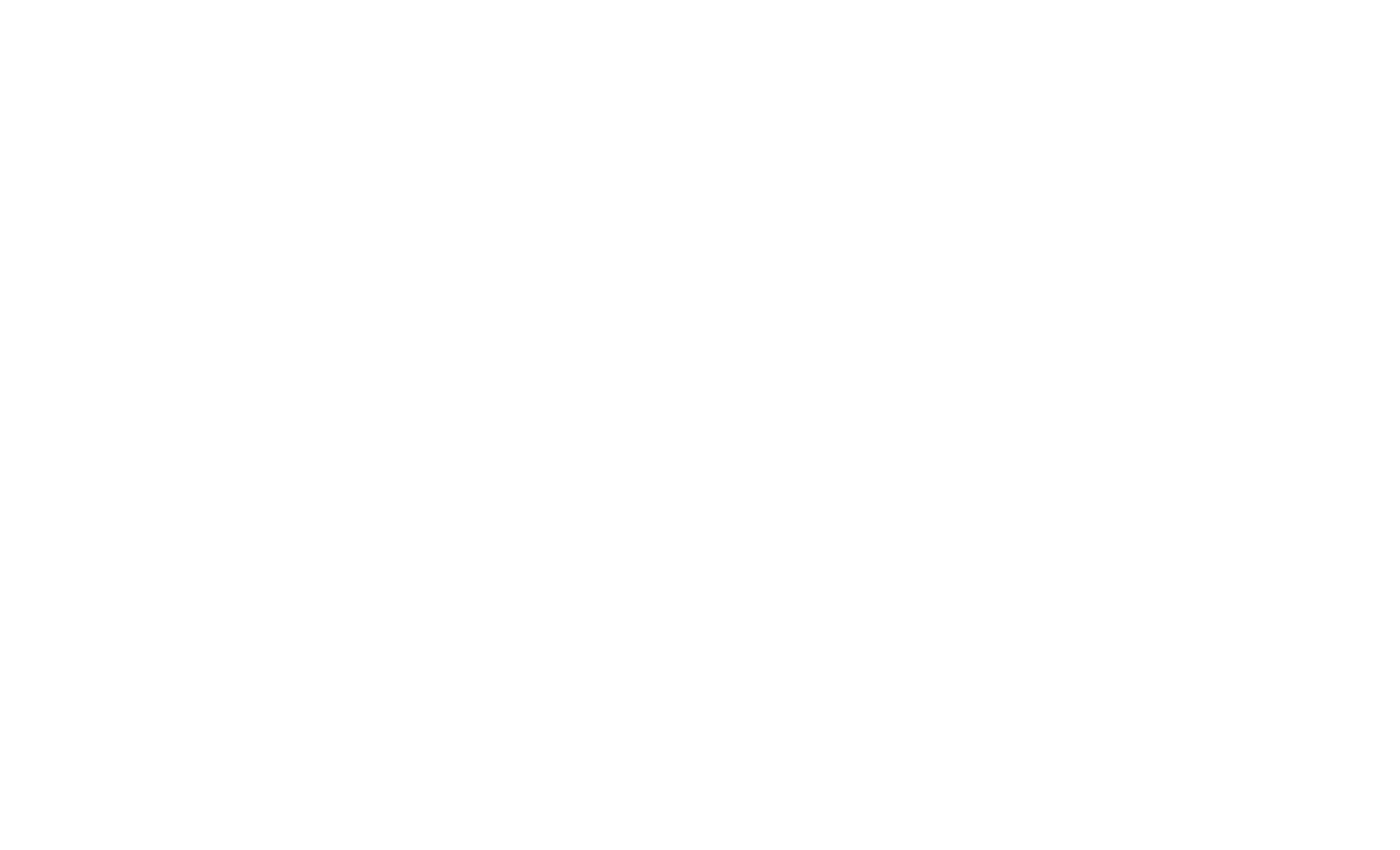### Exhibit 5.5a

 Age- and sex-adjusted mortality rates at 30 days following stroke or transient ischemic attack (TIA), in Ontario and by facility, 2003/04 to 2008/09

|                      |                                             |                                         |                                        | <b>Adjusted Mortality Rate<sup>1</sup></b><br>$(\%)$ |         |                          |         |         |         |
|----------------------|---------------------------------------------|-----------------------------------------|----------------------------------------|------------------------------------------------------|---------|--------------------------|---------|---------|---------|
| Group/Site           |                                             |                                         |                                        | 2003/04                                              | 2004/05 | 2005/06                  | 2006/07 | 2007/08 | 2008/09 |
| Ontario <sup>2</sup> |                                             |                                         |                                        | 13.3                                                 | 12.5    | 12.6                     | 12.7    | 13.1    | 12.3    |
|                      | Institution No. Institution (Site)          | <b>Local Health Integration Network</b> | <b>Ontario Stroke System</b><br>Region |                                                      |         |                          |         |         |         |
| 1067                 | Leamington District Memorial Hospital       | Erie St. Clair                          | South West                             | 7.4                                                  | 11.6    | 10.3                     | 15.1    | 10.5    | 11.9    |
| 1079                 | Windsor Regional Hospital (Metropolitan)    | Erie St. Clair                          | South West                             | 8.9                                                  | 12.6    | 10.9                     | 11.4    | 13.1    | 10.3    |
| 1223                 | Public General Hospital Society of Chatham  | Erie St. Clair                          | South West                             | 13.0                                                 | 14.3    | 14.6                     | 9.9     | 13.3    | 13.1    |
| 1239                 | Sydenham District Hospital                  | Erie St. Clair                          | South West                             | 12.8                                                 | 8.9     | 8.0                      | 14.3    | 12.7    | 18.4    |
| 3707                 | Hotel-Dieu Grace Hospital (St. Joseph's)    | Erie St. Clair                          | South West                             | 14.0                                                 | 11.9    | 13.6                     | 9.6     | 16.0    | 9.6     |
| 4415                 | Bluewater Health (Sarnia General)           | Erie St. Clair                          | South West                             | 14.5                                                 | 10.1    | 12.5                     | 12.6    | 14.5    | 9.4     |
| 4418                 | Bluewater Health (Petrolia)                 | Erie St. Clair                          | South West                             | 6.5                                                  | 18.2    | 6.9                      | 15.5    | 13.9    | 14.1    |
| 1030                 | Grey Bruce Health Services (Lion's Head)    | South West                              | South West                             | $\overline{\phantom{a}}$                             | 19.4    | $\overline{\phantom{a}}$ | 15.1    | 6.3     | 7.7     |
| 1059                 | St. Thomas-Elgin General Hospital           | South West                              | South West                             | 12.1                                                 | 10.2    | 11.3                     | 13.8    | 12.2    | 9.8     |
| 1124                 | Hanover & District Hospital                 | South West                              | South West                             | 20.0                                                 | 15.5    | 8.4                      | 8.4     | 12.9    | 8.6     |
| 1199                 | Clinton Public Hospital                     | South West                              | South West                             | 5.6                                                  | 16.1    | 9.3                      | 14.0    | 19.4    | 7.7     |
| 1203                 | South Huron Hospital                        | South West                              | South West                             | 12.5                                                 | 2.5     | 13.6                     | 12.2    | 13.9    | 12.0    |
| 1206                 | Alexandra Marine & General Hospital         | South West                              | South West                             | 9.1                                                  | 12.9    | 6.1                      | 8.8     | 13.1    | 8.3     |
| 1213                 | Seaforth Community Hospital                 | South West                              | South West                             | 10.8                                                 | 10.4    | 3.7                      | 5.8     | 2.9     | 3.9     |
| 1217                 | Wingham & District Hospital                 | South West                              | South West                             | 9.9                                                  | 6.2     | 18.7                     | 10.7    | 8.7     | 10.2    |
| 1497                 | St. Joseph's Health Care, London            | South West                              | South West                             | 21.6                                                 | 9.4     |                          | $\sim$  | ÷,      | $\sim$  |
| 1507                 | Four Counties Health Services Corp          | South West                              | South West                             | 12.1                                                 | 6.4     | 10.6                     | 11.2    | 17.2    | 9.7     |
| 1515                 | Strathroy Middlesex General Hospital        | South West                              | South West                             | 19.6                                                 | 11.4    | 20.5                     | 17.0    | 15.6    | 18.2    |
| 1696                 | Alexandra Hospital                          | South West                              | South West                             | 8.3                                                  | 9.7     | 16.5                     | 8.1     | 14.2    | 11.8    |
| 1709                 | Tillsonburg District Memorial Hospital      | South West                              | South West                             | 9.5                                                  | 9.2     | 3.0                      | 6.6     | 16.5    | 4.7     |
| 1716                 | Woodstock General Hospital                  | South West                              | South West                             | 15.7                                                 | 9.9     | 9.0                      | 14.1    | 11.7    | 16.9    |
| 1740                 | Listowel Memorial Hospital                  | South West                              | South West                             | 6.5                                                  | 21.3    | 10.4                     | 4.4     | 11.4    | 9.3     |
| 1748                 | St. Mary's Memorial Hospital                | South West                              | South West                             | 4.0                                                  | 14.0    | 11.3                     | 13.2    | 12.6    | 6.7     |
| 1754                 | <b>Stratford General Hospital</b>           | South West                              | South West                             | 14.8                                                 | 14.2    | 15.0                     | 13.6    | 11.1    | 15.7    |
| 3850                 | London Health Sciences Centre (University)  | South West                              | South West                             | 19.1                                                 | 15.5    | 16.2                     | 14.2    | 14.0    | 14.6    |
| 3907                 | South Bruce Grey Health Centre (Kincardine) | South West                              | South West                             | 15.0                                                 | 10.3    | 14.6                     | 6.5     | 20.6    | 8.5     |
| 3944                 | Grey Bruce Health Services (Owen Sound)     | South West                              | South West                             | 16.2                                                 | 18.0    | 9.8                      | 15.2    | 14.7    | 14.4    |
| 4025                 | Grey Bruce Health Services (Markdale)       | South West                              | South West                             | 16.1                                                 | 11.2    | 9.9                      | 23.5    | 8.6     | 6.0     |
| 4027                 | Grey Bruce Health Services (Meaford)        | South West                              | South West                             | 8.4                                                  | 5.4     | 14.3                     | 12.0    | 13.1    | 10.6    |
| 4030                 | Grey Bruce Health Services (Southampton)    | South West                              | South West                             | 18.0                                                 | 3.2     | 9.7                      | 14.1    | 7.6     | 16.4    |
| 4033                 | Grey Bruce Health Services (Wiarton)        | South West                              | South West                             | 10.5                                                 | 6.3     | 9.2                      | 9.8     | 26.9    | $\sim$  |
| 4036                 | South Bruce Grey Health Centre (Durham)     | South West                              | South West                             | 8.8                                                  | 8.5     | 9.3                      | 12.2    | 13.3    | 14.4    |
| 4039                 | South Bruce Grey Health Centre (Walkerton)  | South West                              | South West                             | 7.0                                                  | 11.8    | 9.0                      | 6.9     | 9.3     | 2.7     |
| 4042                 | South Bruce Grey Health Centre (Chesley)    | South West                              | South West                             | 6.4                                                  | 5.7     | 19.7                     | 15.1    | 13.6    | 4.9     |
| 4379                 | Grey Bruce Health Services (Tobermory)      | South West                              | South West                             | ÷.                                                   | ×.      | ÷.                       | $\sim$  | ÷.      | $\sim$  |
| 1905                 | Cambridge Memorial Hospital                 | Waterloo Wellington                     | Central South                          | 12.8                                                 | 11.8    | 15.6                     | 13.2    | 13.1    | 14.1    |
| 1921                 | St. Mary's General Hospital                 | Waterloo Wellington                     | Central South                          | 12.2                                                 | 7.7     | 7.3                      | 7.5     | 8.7     | 8.0     |
| 1936                 | Groves Memorial Community Hospital          | Waterloo Wellington                     | Central South                          | 19.6                                                 | 9.0     | 9.9                      | 15.8    | 16.2    | 8.7     |
| 1946                 | Guelph General Hospital                     | Waterloo Wellington                     | Central South                          | 8.3                                                  | 13.9    | 9.2                      | 12.4    | 11.1    | 11.3    |
| 3734                 | Grand River Hospital Corp (Waterloo)        | Waterloo Wellington                     | Central South                          | 17.9                                                 | 16.6    | 15.3                     | 17.4    | 16.4    | 14.7    |
| 4323                 | North Wellington Hlth Care (Mount Forest)   | Waterloo Wellington                     | Central South                          | 9.2                                                  | 12.3    | 8.1                      |         | 13.3    | 12.8    |
| 4326                 | North Wellington Hlth Care (Palmerston)     | Waterloo Wellington                     | Central South                          | 14.8                                                 | 10.0    | 10.1                     | 3.9     | $\sim$  | 12.4    |
| 1146                 | Haldimand War Memorial Hospital             | Hamilton Niagara Haldimand Brant        | Central South                          | 10.0                                                 | 18.2    | 11.4                     | 11.2    | 13.5    | 13.6    |
| 1149                 | West Haldimand General Hospital             | Hamilton Niagara Haldimand Brant        | Central South                          | 16.7                                                 | 11.1    | 9.5                      | 9.4     | 7.6     | 15.3    |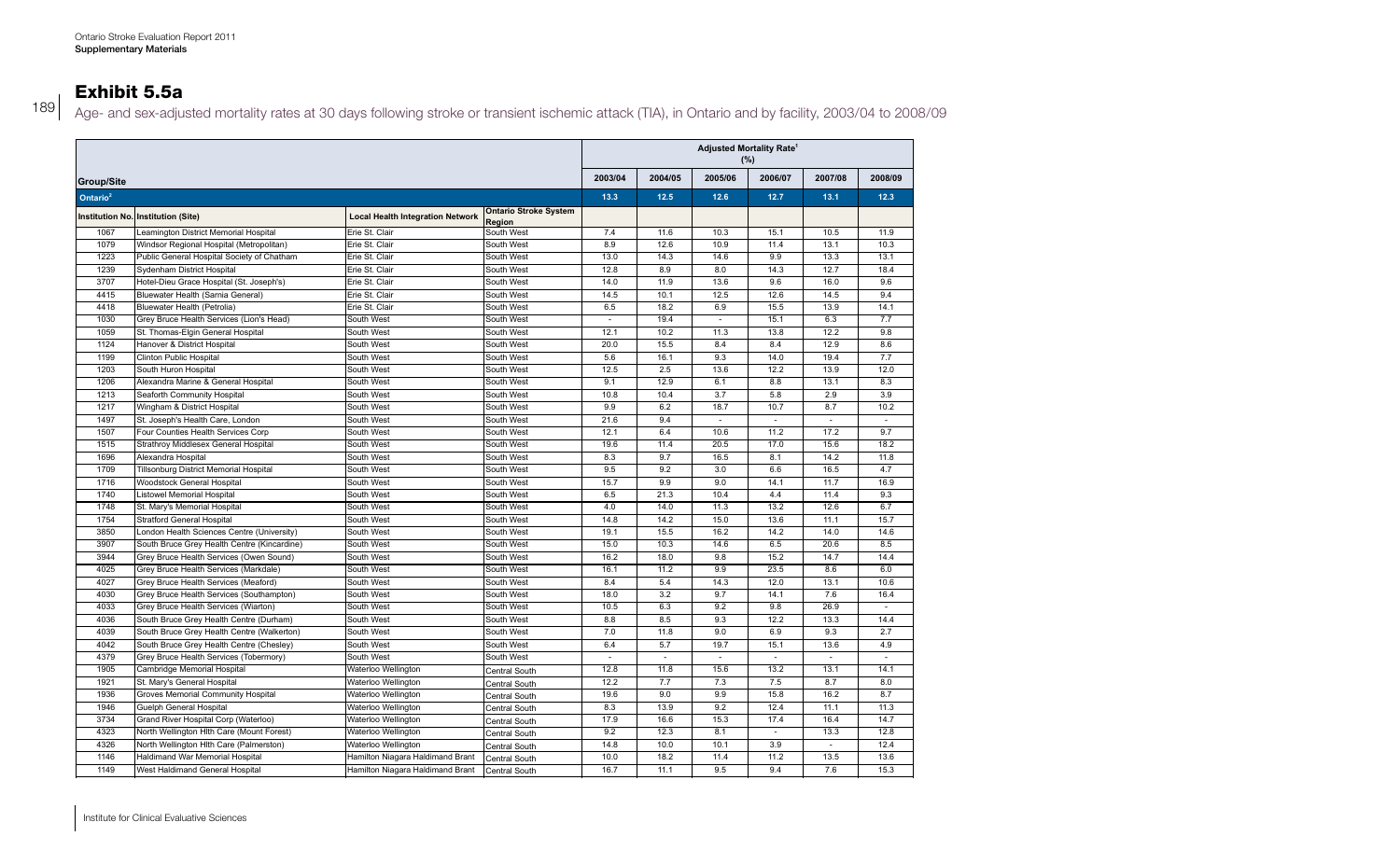### Exhibit 5.5a (continued) South Bruce Grey Health Centre (Walkerton) South West South West 7.0 11.8 9.0 9.0 9.0 9.3 2.7 9.9 9.0 9.3 2.7 9.9 9.0 11.8 9.9 9.9 9.0 11.8 9.9 9.9 9.3 2.7 9.9 9.3 2.7 9.9 9.9 9.9 9.3 2.7 9.9 9.9 9 4042 South Bruce Grey Health Centre (Chesley) South West South West 6.4 5.7 19.7 15.1 13.6 4.9

190 Age- and sex-adjusted mortality rates at 30 days following stroke or transient ischemic attack (TIA), in Ontario and by facility, 2003/04 to 2008/09 and box dependent mortality ratio at 60 days relieving etients of transform forming attack (They, in Oritains and by hability, 2000) of to

|                      |                                                |                                         |                                        | <b>Adjusted Mortality Rate<sup>1</sup></b><br>(%) |                             |                             |                             |         |                             |
|----------------------|------------------------------------------------|-----------------------------------------|----------------------------------------|---------------------------------------------------|-----------------------------|-----------------------------|-----------------------------|---------|-----------------------------|
| <b>Group/Site</b>    |                                                |                                         |                                        | 2003/04                                           | 2004/05                     | 2005/06                     | 2006/07                     | 2007/08 | 2008/09                     |
| Ontario <sup>2</sup> |                                                |                                         |                                        | 13.3                                              | 12.5                        | 12.6                        | 12.7                        | 13.1    | 12.3                        |
|                      | Institution No. Institution (Site)             | <b>Local Health Integration Network</b> | <b>Ontario Stroke System</b><br>Region |                                                   |                             |                             |                             |         |                             |
| 1160                 | Joseph Brant Memorial Hospital                 | Hamilton Niagara Haldimand Brant        | Central South                          | 14.9                                              | 11.3                        | 13.5                        | 12.4                        | 14.4    | 9.2                         |
| 1538                 | West Lincoln Memorial Hospital                 | Hamilton Niagara Haldimand Brant        | Central South                          | 9.1                                               | 5.7                         | 14.8                        | 10.0                        | 6.9     | 10.7                        |
| 1591                 | Norfolk General Hospital                       | Hamilton Niagara Haldimand Brant        | Central South                          | 11.5                                              | 11.2                        | 15.5                        | 10.8                        | 12.9    | 9.6                         |
| 1982                 | Hamilton Health Sciences Corp (General)        | Hamilton Niagara Haldimand Brant        | Central South                          | 17.1                                              | 13.6                        | 17.4                        | 13.9                        | 16.3    | 15.5                        |
| 1983                 | Hamilton Health Sciences Corp (Henderson)      | Hamilton Niagara Haldimand Brant        | Central South                          | 11.5                                              | 13.3                        | 9.1                         | 10.3                        | 11.9    | 12.3                        |
| 1994                 | Hamilton Health Sciences Corp (McMaster)       | Hamilton Niagara Haldimand Brant        | Central South                          | 13.7                                              | 14.1                        | 12.0                        | 17.7                        | 16.0    | 13.9                        |
| 2003                 | St. Joseph's Health Care System (Hamilton)     | Hamilton Niagara Haldimand Brant        | Central South                          | 10.7                                              | 6.8                         | 8.4                         | 12.7                        | 10.9    | 9.7                         |
| 3644                 | St. Joseph's Community Health Centre           | Hamilton Niagara Haldimand Brant        | Central South                          |                                                   |                             |                             |                             |         | $\sim$                      |
| 4210                 | Niagara Health System (Fort Erie Douglas)      | Hamilton Niagara Haldimand Brant        | Central South                          | 13.1                                              | 13.5                        | 12.6                        | 18.0                        | 4.9     | 6.1                         |
| 4213                 | Niagara Health System (Greater Niagara)        | Hamilton Niagara Haldimand Brant        | Central South                          | 16.9                                              | 9.9                         | 16.4                        | 16.3                        | 19.6    | 17.1                        |
| 4219                 | Niagara Health System (Port Colborne)          | Hamilton Niagara Haldimand Brant        | Central South                          | 9.2                                               | 8.4                         | 7.3                         | 8.0                         | 4.4     | 6.0                         |
| 4224                 | Niagara Health System (St. Catharines General) | Hamilton Niagara Haldimand Brant        | Central South                          | 12.2                                              | 13.8                        | 13.1                        | 12.5                        | 15.2    | 14.8                        |
| 4227                 | Niagara Health System (Welland County)         | Hamilton Niagara Haldimand Brant        | Central South                          | 16.2                                              | 11.9                        | 13.9                        | 19.9                        | 16.3    | 17.4                        |
| 4627                 | Niagara Health System (Ontario Street)         | Hamilton Niagara Haldimand Brant        | Central South                          | $\mathcal{L}$                                     | $\mathcal{L}$               | 8.2                         | $\mathcal{L}$               | 6.8     | $\sim$                      |
| 4675                 | Brant Community Healthcare System (Brantford)  | Hamilton Niagara Haldimand Brant        | Central South                          | 13.3                                              | 11.2                        | 13.2                        | 8.1                         | 12.1    | 11.8                        |
| 4680                 | Brant Community Healthcare System (Willet)     | Hamilton Niagara Haldimand Brant        | Central South                          | ÷,                                                | $\overline{\phantom{a}}$    | $\sim$                      | $\sim$                      | ÷,      | $\mathcal{L}_{\mathcal{A}}$ |
| 3684                 | Headwaters Health Care Centre (Dufferin)       | <b>Central West</b>                     | West GTA                               | 16.3                                              | 16.7                        | 11.6                        | 12.7                        | 11.3    | 14.3                        |
| 3929                 | William Osler Health System (Etobicoke)        | <b>Central West</b>                     | West GTA                               | 13.4                                              | 15.3                        | 12.0                        | 13.0                        | 13.8    | 10.5                        |
| 4016                 | William Osler Health System (Brampton)         | <b>Central West</b>                     | West GTA                               | 14.3                                              | 10.9                        | 12.3                        | 14.0                        | 13.1    | $\sim$                      |
| 4681                 | William Osler Health System (Civic)            | <b>Central West</b>                     | West GTA                               |                                                   |                             |                             |                             | 14.7    | 10.3                        |
| 3286                 | Credit Valley Hospital                         | Mississauga Halton                      |                                        | 11.3                                              | 11.4                        | 9.0                         | 13.3                        | 11.1    | 11.4                        |
| 3917                 | Trillium Health Centre (Mississauga)           | Mississauga Halton                      | West GTA                               | 12.1                                              | 17.2                        | 12.3                        | 15.5                        | 12.9    | 14.8                        |
| 3926                 | Halton Healthcare Services Corp (Oakville)     | Mississauga Halton                      | West GTA                               | 10.0                                              | 7.2                         | 13.2                        | 12.6                        | 12.2    | 10.3                        |
| 4019                 | William Osler Health Centre (Georgetown)       | Mississauga Halton                      | West GTA                               | 13.3                                              | 11.8                        | 12.6                        |                             |         | $\sim$                      |
| 4022                 | Halton Healthcare Services Corp (Milton)       | Mississauga Halton                      | West GTA                               | 16.2                                              | 14.4                        | 11.1                        | 9.0                         | 10.9    | 11.2                        |
| 4363                 | Trillium Health Centre (West Toronto)          | Mississauga Halton                      | West GTA                               | ÷,                                                | $\sim$                      | $\sim$                      | 4.4                         | $\sim$  | $\sim$                      |
| 4622                 |                                                |                                         | West GTA                               | $\sim$                                            | $\sim$                      | 5.7                         | 7.5                         | 8.7     | 8.3                         |
| 1302                 | Halton Healthcare Services Corp (Georgetown)   | Mississauga Halton                      | West GTA                               | 13.6                                              | 11.4                        | 8.1                         | 12.7                        | 15.6    | 13.1                        |
|                      | Toronto East General Hospital                  | <b>Toronto Central</b>                  | Toronto - Southeast                    |                                                   |                             |                             |                             |         |                             |
| 1406                 | Hospital for Sick Children                     | <b>Toronto Central</b>                  | Toronto - West                         |                                                   | $\overline{\phantom{a}}$    |                             |                             |         | $\sim$                      |
| 1423                 | Mount Sinai Hospital                           | <b>Toronto Central</b>                  | Toronto - West                         | 10.0                                              | 11.5                        | 10.9                        | 14.9                        | 7.5     | 9.9                         |
| 1443                 | St. Joseph's Health Centre                     | Toronto Central                         | Toronto - West                         | 15.6                                              | 12.7                        | 11.4                        | 13.7                        | 15.3    | 10.4                        |
| 1444                 | St. Michael's Hospital                         | <b>Toronto Central</b>                  | Toronto - Southeast                    | 18.6                                              | 17.7                        | 17.6                        | 15.8                        | 18.8    | 13.7                        |
| 3910                 | University Health Network                      | <b>Toronto Central</b>                  | Toronto - West                         | 12.8                                              | 13.8                        | 13.7                        | 14.2                        | 12.6    | 13.4                        |
| 3936                 | Sunnybrook Health Sciences Centre              | <b>Toronto Central</b>                  | Toronto - Northeast                    | 9.3                                               | 11.9                        | 13.5                        | 13.2                        | 11.5    | 10.6                        |
| 4269                 | Sunnybrook & Women's College HSC (Women's)     | <b>Toronto Central</b>                  | Toronto - Northeast                    | $\mathbb{Z}^2$                                    | $\mathcal{L}_{\mathcal{A}}$ | $\mathcal{L}_{\mathcal{A}}$ | $\mathcal{L}_{\mathcal{A}}$ | $\sim$  | $\sim$                      |
| 4631                 | Women's College Hospital                       | <b>Toronto Central</b>                  | Toronto - Northeast                    | ä,                                                |                             | ä,                          |                             |         |                             |
| 1329                 | North York General Hospital (Branson)          | Central                                 | Toronto - North & East                 | $\mathcal{L}_{\mathcal{A}}$                       | $\overline{\phantom{a}}$    | ÷,                          | $\sim$                      | ä,      | $\bar{a}$                   |
| 1330                 | North York General Hospital                    | Central                                 | Toronto - North & East                 | 12.5                                              | 12.7                        | 13.4                        | 10.0                        | 12.8    | 10.7                        |
| 1343                 | Humber River Regional Hosp (York-Finch)        | Central                                 | Toronto - West                         | 14.0                                              | 10.9                        | 11.9                        | 13.1                        | 12.3    | 8.9                         |
| 1817                 | Stevenson Memorial Hospital, Alliston          | Central                                 | <b>Central East</b>                    | 16.9                                              | 15.2                        | 17.3                        | 11.2                        | 12.7    | 13.1                        |
| 2038                 | Southlake Regional Health Centre               | Central                                 | <b>Central East</b>                    | 13.7                                              | 10.8                        | 15.0                        | 13.4                        | 13.2    | 8.8                         |
| 2046                 | York Central Hospital                          | Central                                 | <b>Central East</b>                    | 17.2                                              | 15.0                        | 14.8                        | 13.4                        | 13.2    | 12.0                        |
| 3587                 | Markham Stouffville Hospital                   | Central                                 | <b>Central East</b>                    | 14.5                                              | 11.8                        | 12.9                        | 12.2                        | 11.4    | 8.4                         |
| 3883                 | Humber River Regional Hosp (Humber Memorial)   | Central                                 | Toronto - West                         | 18.1                                              | 12.6                        | 13.8                        | 19.5                        | 13.5    | 14.6                        |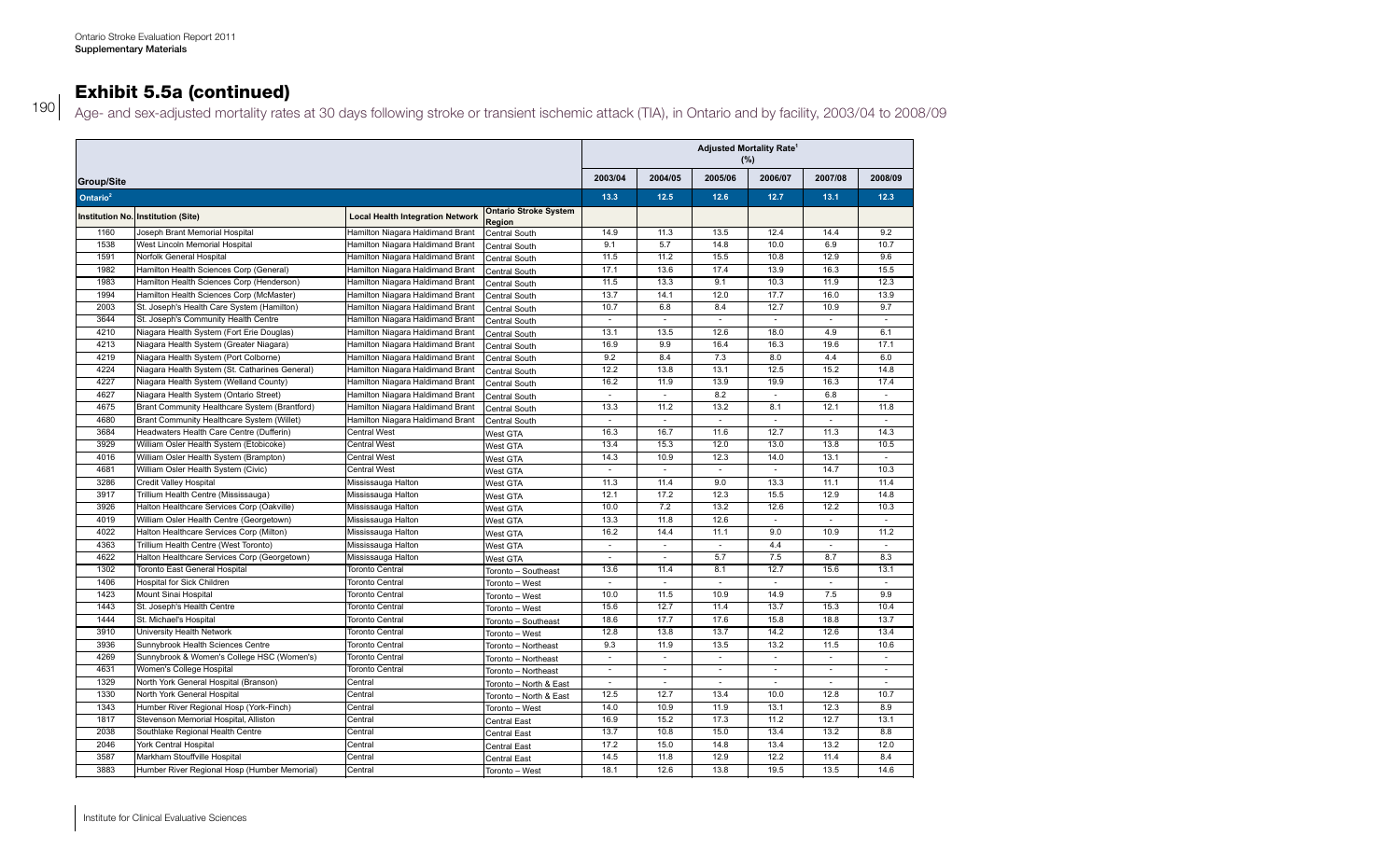### Exhibit 5.5a (continued) 3910 University Health Network Toronto Central Toronto – West 12.8 13.8 13.7 14.2 12.6 13.4 3936 Sunnybrook Health Sciences Centre Toronto Central Toronto – Northeast 9.3 11.9 13.5 13.2 11.5 10.6

191 Age- and sex-adjusted mortality rates at 30 days following stroke or transient ischemic attack (TIA), in Ontario and by facility, 2003/04 to 2008/09  $\sim$  and some disperse more my rates at so days renormly chord of manufacture diturns attain  $\mu$ , in critains and by radiity, 2000/07 te

|                      |                                                        |                                         |                                        | <b>Adjusted Mortality Rate<sup>1</sup></b><br>(%) |         |         |                          |                |              |
|----------------------|--------------------------------------------------------|-----------------------------------------|----------------------------------------|---------------------------------------------------|---------|---------|--------------------------|----------------|--------------|
| Group/Site           |                                                        |                                         |                                        | 2003/04                                           | 2004/05 | 2005/06 | 2006/07                  | 2007/08        | 2008/09      |
| Ontario <sup>2</sup> |                                                        |                                         |                                        | 13.3                                              | 12.5    | 12.6    | 12.7                     | 13.1           | 12.3         |
|                      | Institution No. Institution (Site)                     | <b>Local Health Integration Network</b> | <b>Ontario Stroke System</b><br>Region |                                                   |         |         |                          |                |              |
| 1597                 | Campbellford Memorial Hospital                         | Central East                            | Central East                           | 10.3                                              | 13.8    | 8.8     | 14.9                     | 18.6           | 9.8          |
| 1768                 | Peterborough Regional Health Centre                    | Central East                            | <b>Central East</b>                    | 10.7                                              | 9.8     | 11.6    | 12.7                     | 14.6           | 13.4         |
| 1893                 | Ross Memorial Hospital                                 | <b>Central East</b>                     | <b>Central East</b>                    | 16.6                                              | 19.3    | 15.0    | 12.9                     | 17.9           | 12.8         |
| 3737                 | Haliburton Highlands Health Services Corp (Haliburton) | <b>Central East</b>                     | <b>Central East</b>                    | 12.1                                              | 8.2     | 25.3    | 10.6                     | 2.9            | 3.8          |
| 3860                 | Northumberland Hills Hospital                          | Central East                            | <b>Central East</b>                    | 17.8                                              | 14.0    | 13.9    | 8.8                      | 14.8           | 13.7         |
| 3932                 | Lakeridge Health Corporation (Oshawa)                  | Central East                            | <b>Central East</b>                    | 9.9                                               | 11.3    | 10.6    | 11.6                     | 12.8           | 9.7          |
| 3943                 | Rouge Valley Health System (Centenary)                 | Central East                            | Toronto - Southeast                    | 12.1                                              | 9.9     | 10.9    | 14.9                     | 10.3           | 14.8         |
| 4005                 | Lakeridge Health Corporation (Port Perry)              | <b>Central East</b>                     | <b>Central East</b>                    | 7.7                                               | 10.1    | 7.6     | 3.8                      | 9.1            | 3.6          |
| 4008                 | Lakeridge Health Corporation (Bowmanville)             | <b>Central East</b>                     | <b>Central East</b>                    | 16.9                                              | 10.7    | 6.4     | 12.1                     | 14.2           | 7.1          |
| 4014                 | Rouge Valley Health System (Ajax)                      | Central East                            | Toronto - Southeast                    | 9.8                                               | 9.7     | 12.0    | 13.5                     | 10.8           | 12.4         |
| 4152                 | Scarborough Hospital (General)                         | <b>Central East</b>                     | Toronto - North & East                 | 18.0                                              | 11.9    | 16.6    | 11.3                     | 13.4           | 16.7         |
| 4154                 | Scarborough Hospital (Grace)                           | <b>Central East</b>                     | Toronto - North & East                 | 17.3                                              | 15.5    | 15.3    | 15.1                     | 14.0           | 12.5         |
| 4191                 | Haliburton Highlands Health Services Corp (Minden)     | <b>Central East</b>                     | <b>Central East</b>                    | 15.3                                              | 6.3     | 16.7    | 8.6                      |                | 15.2         |
| 4465                 | Markham Stouffville Hospital (Uxbridge)                | Central East                            | Central East                           | 16.2                                              | 16.6    | 22.1    | 15.3                     | 12.7           | 5.9          |
| 1097                 | Hotel Dieu Hospital (Kingston)                         | South East                              | South East                             |                                                   |         |         | ÷.                       | $\overline{a}$ | $\mathbf{r}$ |
| 1100                 | Kingston General Hospital                              | South East                              | South East                             | 19.7                                              | 13.9    | 18.4    | 17.2                     | 14.1           | 18.3         |
| 1269                 | Perth & Smiths Falls District Hospital (Smiths Falls)  | South East                              | South East                             | 12.8                                              | 8.6     | 22.2    | 4.0                      | 13.8           | 16.3         |
| 1273                 | <b>Brockville General Hospital</b>                     | South East                              | South East                             | 15.9                                              | 12.0    | 11.6    | 13.3                     | 9.5            | 12.4         |
| 1295                 | Lennox & Addington County General Hospital             | South East                              | South East                             | 11.4                                              | 10.0    | 8.5     | 12.9                     | 8.4            | 10.1         |
| 3732                 | Perth & Smiths Falls District Hospital (Perth)         | South East                              | South East                             | 5.6                                               | 8.1     | 12.9    | 17.4                     | 11.5           | 5.6          |
| 3988                 | Quinte Healthcare Corporation (Belleville)             | South East                              | South East                             | 13.7                                              | 10.9    | 13.9    | 15.3                     | 18.5           | 10.4         |
| 3991                 | Quinte Healthcare Corporation (Bancroft)               | South East                              | South East                             | 13.0                                              | 13.1    | 7.4     | 3.0                      | 8.0            | 8.0          |
| 3992                 | Quinte Healthcare Corporation (Picton)                 | South East                              | South East                             | 2.7                                               | 5.5     | 12.3    | 7.2                      | 14.5           | 16.8         |
| 3994                 | Quinte Healthcare Corporation (Trenton)                | South East                              | South East                             | 18.1                                              | 12.4    | 8.2     | 20.0                     | 18.4           | 8.3          |
| 4601                 | Hotel Dieu Hospital (Kingston)                         | South East                              | South East                             |                                                   | ä,      |         | $\sim$                   | 8.3            | ÷,           |
| 1254                 | Almonte General Hospital                               | Champlain                               | East - Champlain                       | 4.2                                               | 3.7     | 6.6     | 16.1                     | 13.0           | 23.3         |
| 1256                 | Carleton Place & District Memorial Hospital            | Champlain                               | East - Champlain                       | 13.1                                              | 16.5    | 14.2    | 5.1                      | 14.3           | 10.6         |
| 1284                 | Kemptville District Hospital                           | Champlain                               | East - Champlain                       | 5.7                                               | 14.0    | 5.5     | 5.6                      | 9.5            | 16.1         |
| 1657                 | Children's Hospital of Eastern Ontario                 | Champlain                               | East - Champlain                       | ÷,                                                | $\sim$  | ÷.      | $\sim$                   | $\sim$         | ×.           |
| 1661                 | Hôpital Montfort                                       | Champlain                               | East - Champlain                       | 15.5                                              | 8.6     | 12.2    | 10.9                     | 11.8           | 12.5         |
| 1681                 | Queensway-Carleton Hospital                            | Champlain                               | East - Champlain                       | 10.9                                              | 10.8    | 9.0     | 9.5                      | 10.3           | 7.9          |
| 1777                 | Hawkesbury & District General Hospital                 | Champlain                               | East - Champlain                       | 18.4                                              | 16.2    | 11.2    | 15.3                     | 18.4           | 20.3         |
| 1799                 | Arnprior & District Memorial Hospital                  | Champlain                               | East - Champlain                       | 11.1                                              | 3.2     | 13.9    | 5.2                      | 6.0            | 3.2          |
| 1801                 | St. Francis Memorial Hospital                          | Champlain                               | East - Champlain                       | 16.6                                              | 19.1    | 12.0    | 3.2                      | 8.6            | 22.0         |
| 1803                 | Deep River & District Hospital                         | Champlain                               | East - Champlain                       | 6.4                                               | 16.1    | $\sim$  | 5.7                      | 10.7           | 5.1          |
| 1804                 | Pembroke Regional Hospital Inc.                        | Champlain                               | East - Champlain                       | 6.8                                               | 15.0    | 8.3     | 7.9                      | 10.7           | 8.2          |
| 1813                 | Renfrew Victoria Hospital                              | Champlain                               | East - Champlain                       | 5.6                                               | 8.3     | 6.1     | 4.7                      | 7.2            | 12.6         |
| 1870                 | <b>Glengarry Memorial Hospital</b>                     | Champlain                               | East - Champlain                       | 21.0                                              | 19.2    | 14.4    | 18.1                     | 13.6           | 18.4         |
| 1885                 | Winchester District Memorial Hospital                  | Champlain                               | East - Champlain                       | 9.6                                               | 6.9     | 13.5    | 7.3                      | 14.4           | 14.3         |
| 4046                 | Ottawa Hospital (Civic)                                | Champlain                               | East - Champlain                       | 18.2                                              | 17.8    | 12.9    | 13.4                     | 14.5           | 15.0         |
| 4048                 | Ottawa Hospital (General)                              | Champlain                               | East - Champlain                       | 11.7                                              | 12.5    | 10.1    | 11.5                     | 10.2           | 9.3          |
| 4164                 | University of Ottawa Heart Institute                   | Champlain                               | East - Champlain                       | ×.                                                | 30.7    | ÷.      | $\overline{\phantom{a}}$ | $\sim$         | $\omega$     |
| 4451                 | Cornwall Community Hospital                            | Champlain                               | East - Champlain                       | 10.9                                              | 14.3    | 9.0     | 10.6                     | 9.0            | 12.8         |
| 1825                 | Royal Victoria Hospital of Barrie                      | North Simcoe Muskoka                    | <b>Central East</b>                    | 10.4                                              | 9.2     | 13.5    | 12.8                     | 14.8           | 8.7          |